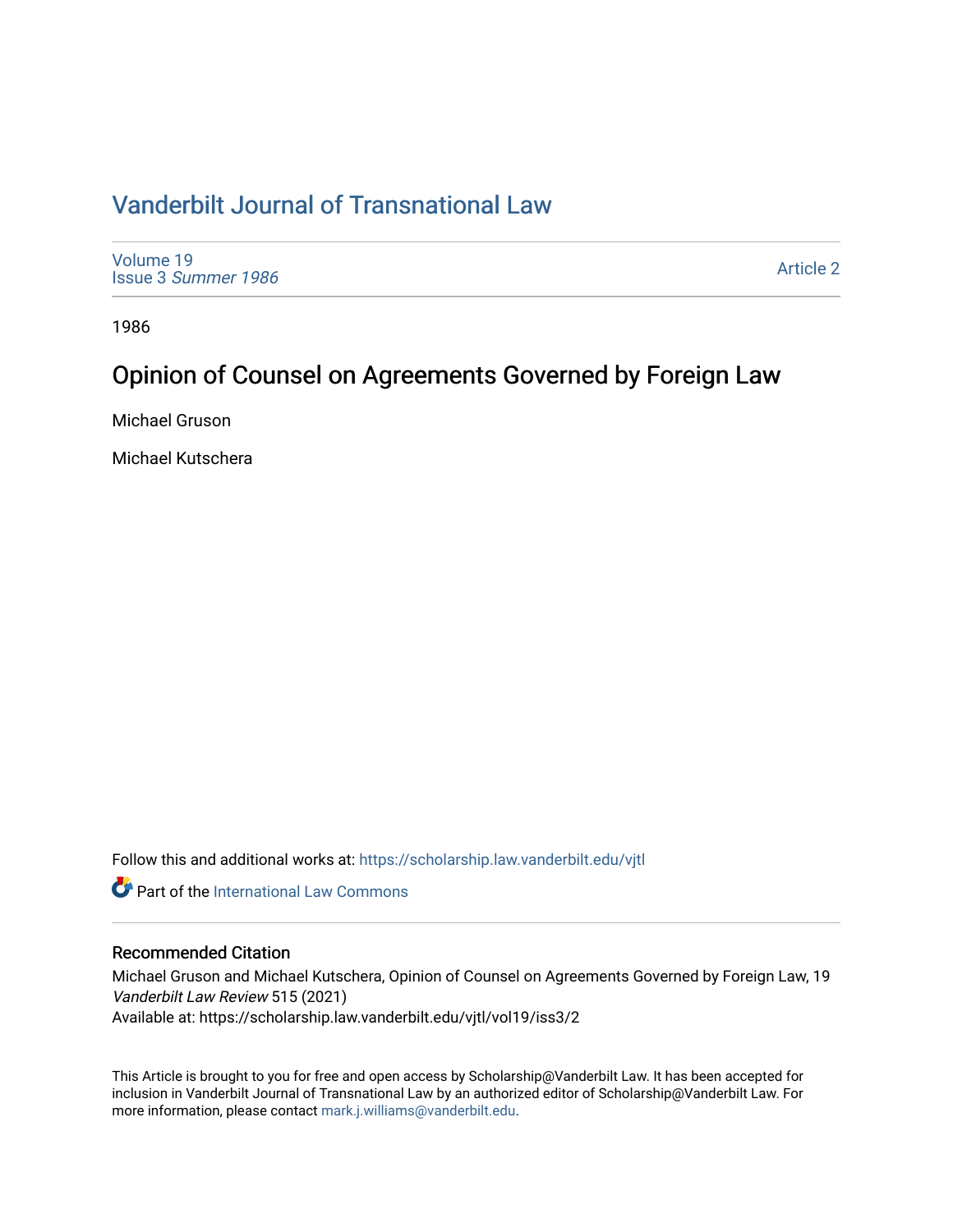# **Opinion of Counsel on Agreements Governed by Foreign Law**

*Michael Gruson Michael Kutschera\**

TABLE OF CONTENTS

|     | I. SCOPE OF THE "LEGAL, VALID AND BINDING" OPINION |                                                 |     |
|-----|----------------------------------------------------|-------------------------------------------------|-----|
|     | OF FOREIGN COUNSEL                                 |                                                 | 515 |
|     | SUGGESTED PHRASING OF OPINIONS                     |                                                 | 518 |
|     |                                                    | A. Opinion on the Validity of the Governing Law |     |
|     |                                                    |                                                 | 518 |
|     |                                                    | B. Opinion on Enforcement and Remedies          | 524 |
|     |                                                    | C. Opinion as to the Availability of a Forum    | 527 |
|     |                                                    | D. Opinion on Enforcement of Judgments          | 528 |
| HL. |                                                    |                                                 | 530 |
|     |                                                    |                                                 |     |

## I. **SCOPE** OF THE **"LEGAL,** VALID **AND** BINDING" OPINION OF FOREIGN COUNSEL

The heart of a legal opinion customary in the United States is counsel's statement that the agreement in question is "legal, valid, binding and enforceable in accordance with its terms." If in an international

<sup>\*</sup> Michael Gruson (LL.B. **1962,** University of Mainz, Germany, M.C.L. **1963,** and LL.B. **1965,** Columbia University, and Dr. jur. **1966,** Freie Universitit Berlin) is a partner of Shearman **&** Sterling and a member of the New York bar. Michael Kutschera (Mag. and Dr. jur. **1979,** University of Vienna, Austria and **M.C.J. 1983,** New York University) is an associate of Shearman **&** Sterling and a member of the New York bar.

This article is based on a presentation made **by** Michael Gruson on October **1, 1985,** in Singapore before the Committee on Banking Law of the International Bar Association. **A** Subcommittee on Legal Opinions of the Committee on Banking Law chaired **by** Michael Gruson presented a multi-country study and report on responses by non-United States counsel to opinion requests **by** United States counsel at the 21st Biennial Conference of the International Bar Association in New York in September 1986. *See* Subcommittee on Legal Opinions of Committee **E** of the Section on Business Law of the International Bar Association, *Response to U.S. Opinion Requests, a Report on Legal Opinions in International Transactions* (M. Gruson, Reporter & M. Kutschera, Co-Reporter) (unpublished manuscript 1986) [hereinafter *Response to U.S. Opinion Requests].*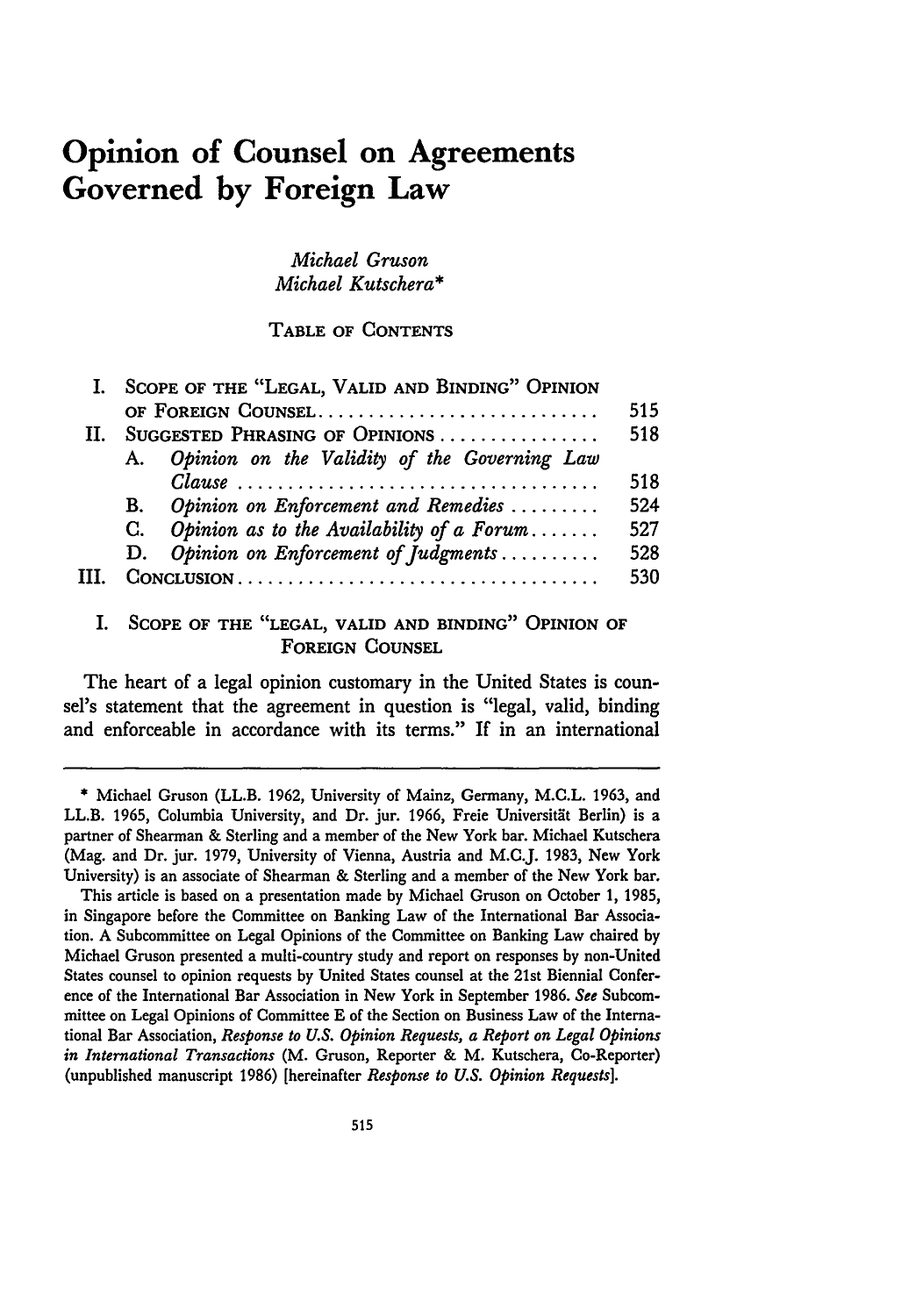transaction United States counsel requests an opinion from foreign counsel, United States counsel will request foreign counsel to include such a statement in the opinion even when the agreement in question provides that the governing law of the contract shall be the law of the home state of United States counsel. United States counsel and foreign counsel may endlessly discuss the meaning of such an opinion if it relates to an agreement governed **by** a law which the foreign opining lawyer is not licensed to practice." This article analyzes the meaning behind the incantation and suggests that the opinion requested from foreign counsel **be** phrased in a way which expresses the true meaning, rather than the traditional formulation. In other words, it is suggested that the "legal, valid, binding and enforceable" formula be demystified and that foreign counsel be encouraged to call a spade a spade.

To understand the scope of these statements **by** foreign counsel take as an example a loan agreement, expressly governed **by** New York law, between a New York bank, represented **by** New York counsel as principal counsel, and a non-United States borrower and the opinion to be rendered with respect to that loan agreement **by** a lawyer admitted to practice in the country of the borrower (the "foreign counsel"). It makes no difference whether foreign counsel is borrower's counsel or lender's local counsel.

The opinion of foreign counsel, that a New York agreement is "legal, valid, binding and enforceable in accordance with its terms," if read together with the usual express or implied qualification, that his opinion is rendered only under his country's law<sup>2</sup> (the "foreign law"), means that the governing law clause contained in the agreement is valid under the foreign law and that no provision of the agreement and perhaps even no provision of the chosen New York law violates the public policy *(ordre public*) or other similar principles of the foreign law.<sup>3</sup>

The opinions of foreign counsel on the due organization and valid existence of the borrower, on the due authorization of the agreement **by** the borrower, and on the authority of signing officers of the borrower are given exclusively under the foreign law. However, apart from these elements, a court in the borrower's country will apply foreign law only to

*<sup>1.</sup> See* Meyrier, *Legal Opinions in Financial Transactions Involving Foreign Law,* 13 **INT'L** Bus. LAw. 410 (1985).

*<sup>2.</sup> See id.* at 410-11; cf. Gruson, *American Lawyers and Legal Opinions of Foreign Counsel,* 1975 **ANN. PRoc. FORDHAM CORP.** L. INsT. 296.

<sup>3.</sup> Gruson, *Rechtswahlklauseln in Handelsvertragen in New York,* 29 **REcHT DER INTERNATIONALEN WIRTSCHAFT** 393, 400 (1983); *see also* Gruson, *Controlling Choice of Law,* in **SOVEREIGN LENDING: MANAGING LEGAL RISK** 66 (M. Gruson & R. Reisner eds. 1984) [hereinafter *Controlling Choice of Law].*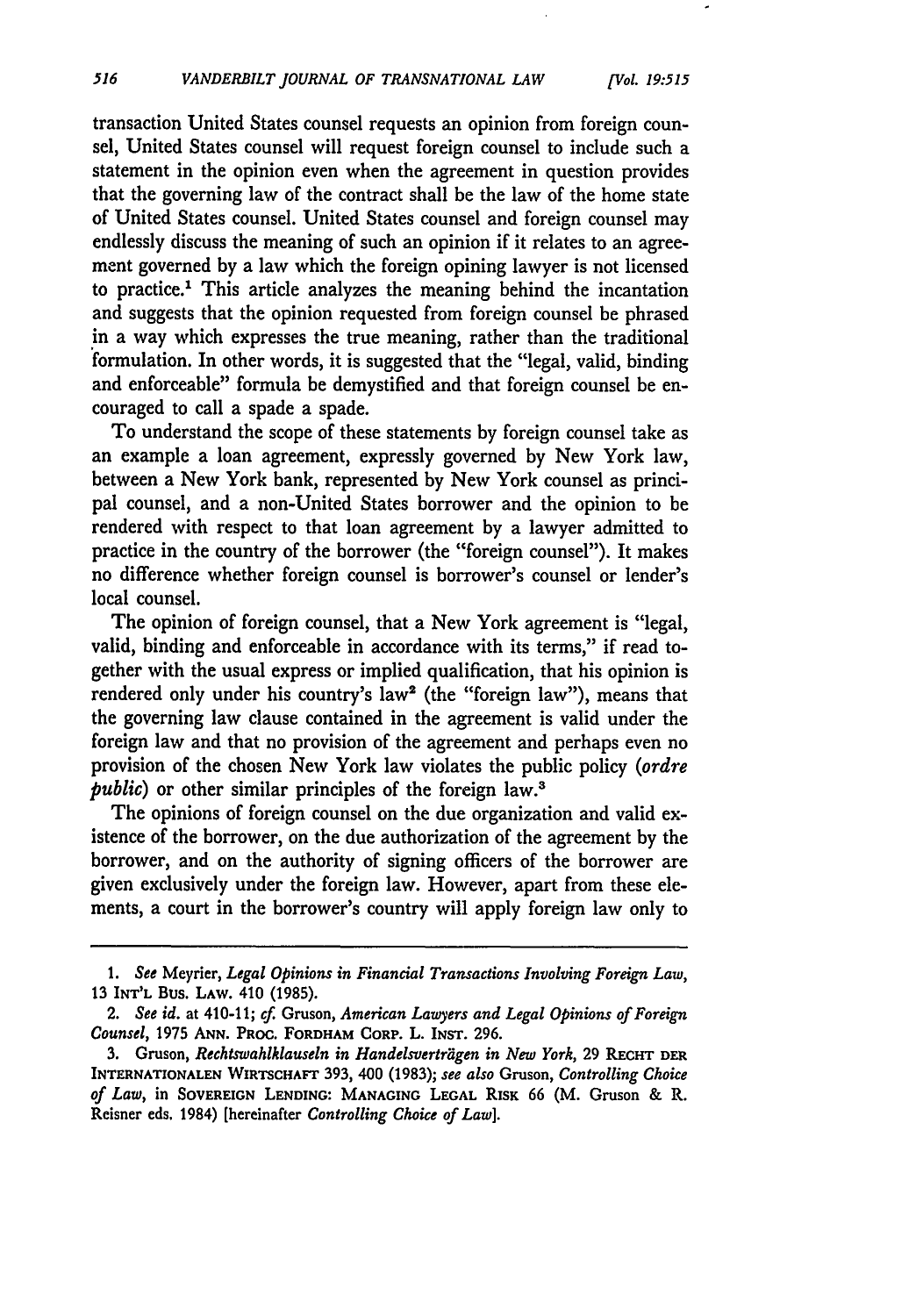one aspect of the issue of the legality, validity and binding nature of an agreement governed **by** a law other than the foreign law: whether and to what extent the governing law clause of the agreement is valid and effective under the *lex fori.* To the extent that the governing law clause is valid and effective, the court will apply New York law. Apart from issues of the due organization of the borrower and the like, foreign counsel's opinion in effect is limited to the one issue which is determined under the foreign law.<sup>4</sup>

This interpretation of the meaning of foreign counsel's opinion parallels the New York conflict-of-laws rule on governing law clauses. The rule requires two levels of inquiry: (1) whether the stipulation of law by the parties to the agreement is valid and (2) if the clause is valid, whether a provision of the agreement or a rule of the chosen law applicable to the agreement violates an important New York public policy.<sup>8</sup> Such a violation limits the effectiveness of the clause and a qualification of counsel's opinion is in order. The conflict-of-laws rules of other countries generally follow the same pattern.<sup>6</sup> Under the laws of some countries, however, the enforcement of an otherwise effective governing law clause is not only limited **by** an "important" public policy but by any public policy *(ordre public)* or even by certain mandatory rules of law.<sup>7</sup>

In the end, foreign counsel is asked to make a sweeping statement which in effect has a very limited, though important, meaning, namely that the governing law clause is valid. The failure to appreciate this point may cause United States counsel and foreign counsel to spend much time discussing the opinion, which means something else than it appears to mean at first glance. To avoid misunderstanding, it would be better to replace the somewhat misleading "legal, valid, binding and en-

*5. See generally* Gruson, *Governing Law Clauses in Commercial Agreements* **-** *New York's Approach,* **18 COLUM. J. TRANSNAT'L** L. **323 (1979).**

*6. See Response to U.S. Opinion Requests, supra* note **\*.**

**7.** As to the terms "mandatory" or "dispositive" rules of law, see Gruson, *supra* note **5,** at 340 n.49.

<sup>4.</sup> Sometimes foreign counsel is permitted in his opinion to make the strange assumption that the agreement in question is governed **by** the foreign law (and not by the governing New York law). This opinion is useless because it is rendered on a nonexisting agreement and analyzes the agreement under a law which the foreign court will not apply if the governing law clause is valid. In other cases, foreign counsel has been permitted to assume that the law of New York is not different from the foreign law. This opinion is equally useless because it also requires foreign counsel to analyze the agreement under the foreign law which the foreign court will not apply to the agreement if the governing law clause is valid. An opinion of foreign counsel assuming that foreign law applies to the agreement would make sense only in a case where the governing law clause in its entirety is invalid under foreign law.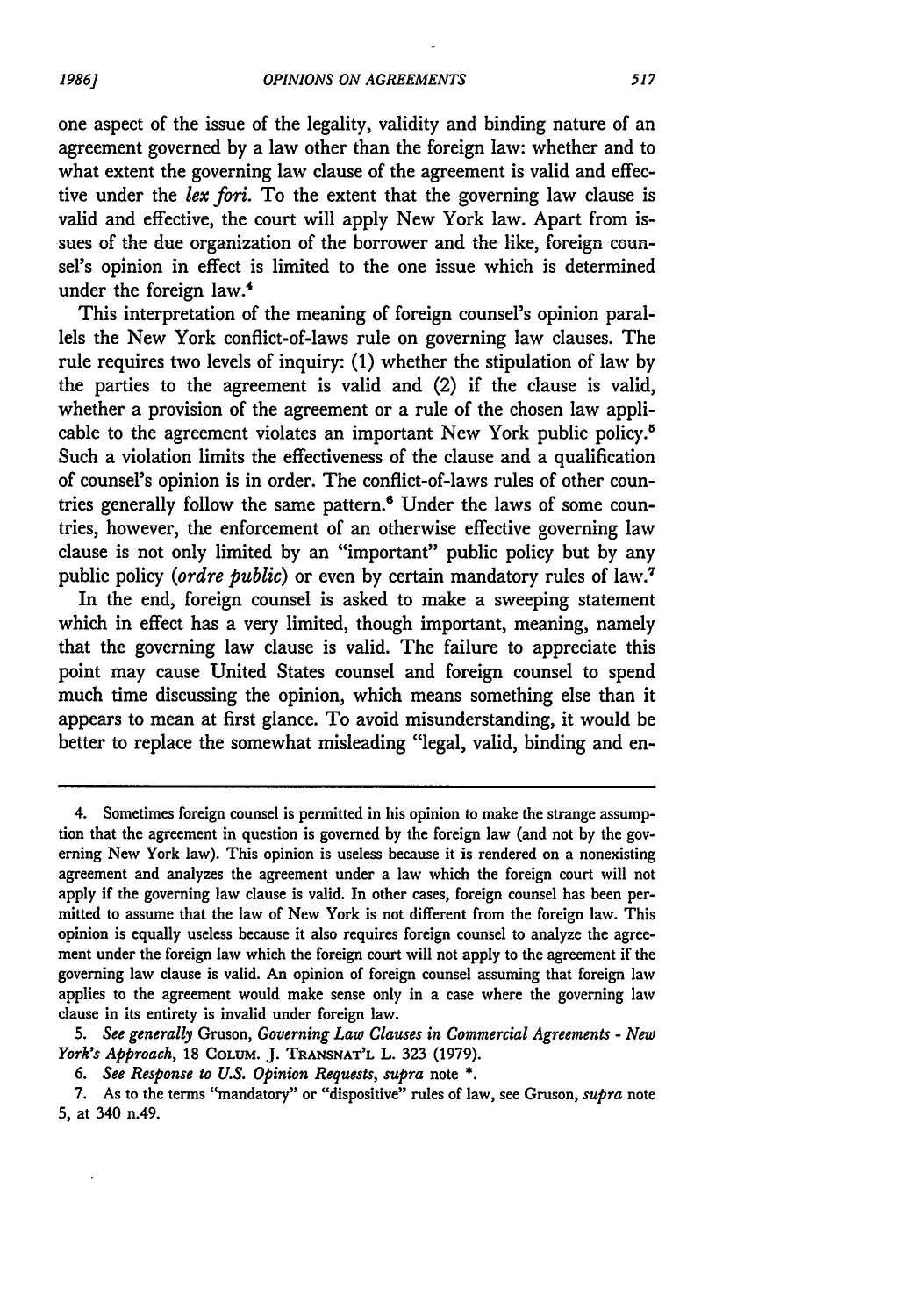forceable in accordance with its terms" opinion of foreign counsel with a more precisely phrased opinion.

The "legal, valid and binding" opinion of foreign counsel also implies that under the foreign law the borrower is a corporation duly organized and validly existing, that all necessary corporate actions have been taken to authorize the agreement and that the officers who executed and delivered the agreement were duly authorized. Because foreign counsel customarily gives specific opinions on these points it is not necessary to rely with respect to these conclusions on the umbrella of the "legal, valid and binding" formula.

### II. **SUGGESTED PHRASING OF OPINIONS**

### *A. Opinion on the Validity of the Governing Law Clause*

Assume that a New York lender asks German counsel of the borrower, a German corporation, to give an opinion under German law on the Credit Agreement. First, foreign counsel should state that the governing law clause is valid under German law by saying:

(1) The governing law clause, subjecting the Credit Agreement to New York law, is valid under German law.

If foreign counsel opines on the validity or effect of a provision which is part of an agreement governed by a law other than his foreign law, he will usually base his opinion on the assumption that such provision is valid and effective under the governing law. This assumption, however, is neither necessary nor appropriate when the opinion addresses the validity and effectiveness of the governing law clause. The courts of foreign counsel's country will most likely apply only their own conflict-of-laws rules in determining the validity and effect of the governing law clause. They might recognize and give effect to a governing law clause even in a case when the courts sitting in the jurisdiction of the chosen law (in our example, New York) would not.8

Next, foreign counsel should explain the rule of foreign law that limits the effect of a generally valid governing law clause. In the hypothetical situation this explanation might read:

(2) Under German law, New York law will be applied to an agreement, such as the Credit Agreement, which under German law has been validly subjected to New York law, except to the extent that (a) any of the terms of such agreement or any of the provisions of New York law applicable to

*8. See* Yntema, *'Autonomy' in Choice of Law,* 1 AM. J. COMP. L. 341, **356 (1952);** *cf Controlling Choice of Law, supra* note 3, at 63 (N.Y. courts apply their own rules).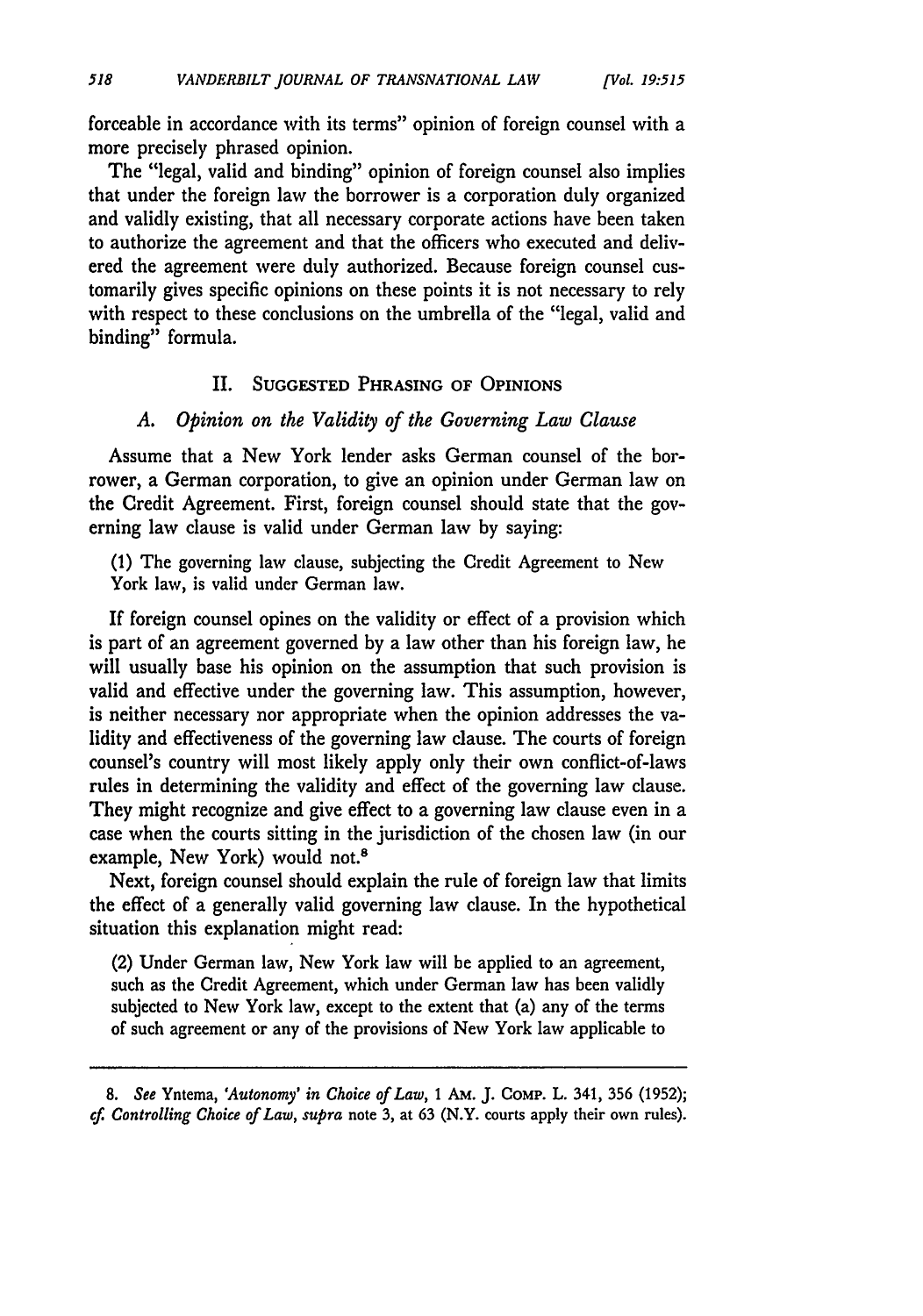such agreement are obviously irreconcilable with important principles of German law, (b) there are mandatory provisions of German law which must be applied to the transaction covered by the Credit Agreement irrespective of the law which governs the Credit Agreement or (c) all elements of the transaction covered by the Credit Agreement, other than the choice of law, are connected with only one country at the time of the choice of law and there are mandatory provisions of the law of such country applicable to the transaction.<sup>9</sup>

**9.** The principle that the parties to a commercial agreement are free to choose the law applicable to such agreement and the exceptions to that principle are set forth in the *Gesetz zur Neuregelung des Internationalen Privatrechts,* 1986 Bundesgesetzblatt I 1142 (W. Ger.), which was enacted on July 25, 1986. This statute amends and restates the conflict-of-laws provisions of the *Einfilhrungsgesetz zum Bfirgerlichen Gesetzbuch* (Introductory Law to the Civil Code).

The relevant provisions of the Introductory Law to the Civil Code, as amended, read as follows:

Article 6. Public Policy (ordre public).

A provision of law of another country shall not be applied if its application would lead to a result which is obviously irreconcilable with important principles of German law. In particular, it shall not be applied if its application is irreconcilable with Basic Rights [set forth in the German Constitution].

Article 34. Mandatory Provisions.

This subpart [concerning contractual obligations  $-$  i.e., Arts. 27-37] does not prejudice the application of those mandatory provisions of German law which must be applied to elements of a transaction irrespective of the law which governs the agreement.

Article 27. Free Choice of Law.

(1) The agreement is subject to the law chosen by the parties...

(3) If at the time of the choice of law all other elements of a transaction [i.e., other than the choice of law] are connected with only one country, the choice by the parties of the law of another country  $-$  even if accompanied by the choice of the jurisdiction of a court of another country - cannot prejudice the application of those provisions [of the law of the former, connected country] which cannot be derogated from by contract pursuant to the law of the former country (mandatory rules).

The relationship between article 6 and article 34 of the revised Introductory Law to the Civil Code is not entirely clear. It has been argued that article 34 contains a specific public policy reservation for contractual obligations and is a *lex specialis* to article 6 which sets forth the general principle. *See* PALANDT, BORGERLICHEN **GESETZBUCH** 2270-71 (46th ed. 1987). Opinion clause (2) is based on the cautious view that both articles may apply to a contractual governing law clause. Should it be clearly established at a later time that article 6 does not apply to contractual governing law clause opinion clause (2) must be modified.

The history of the revisions of the German conflict-of-laws rules is discussed in Bernhardt, *Die Neuregelung des Internationalen Privatrechts,* 1986 DER **BETRIEB 2009,** 2009-10.

Opinions rendered by German counsel prior to the 1986 amendments were phrased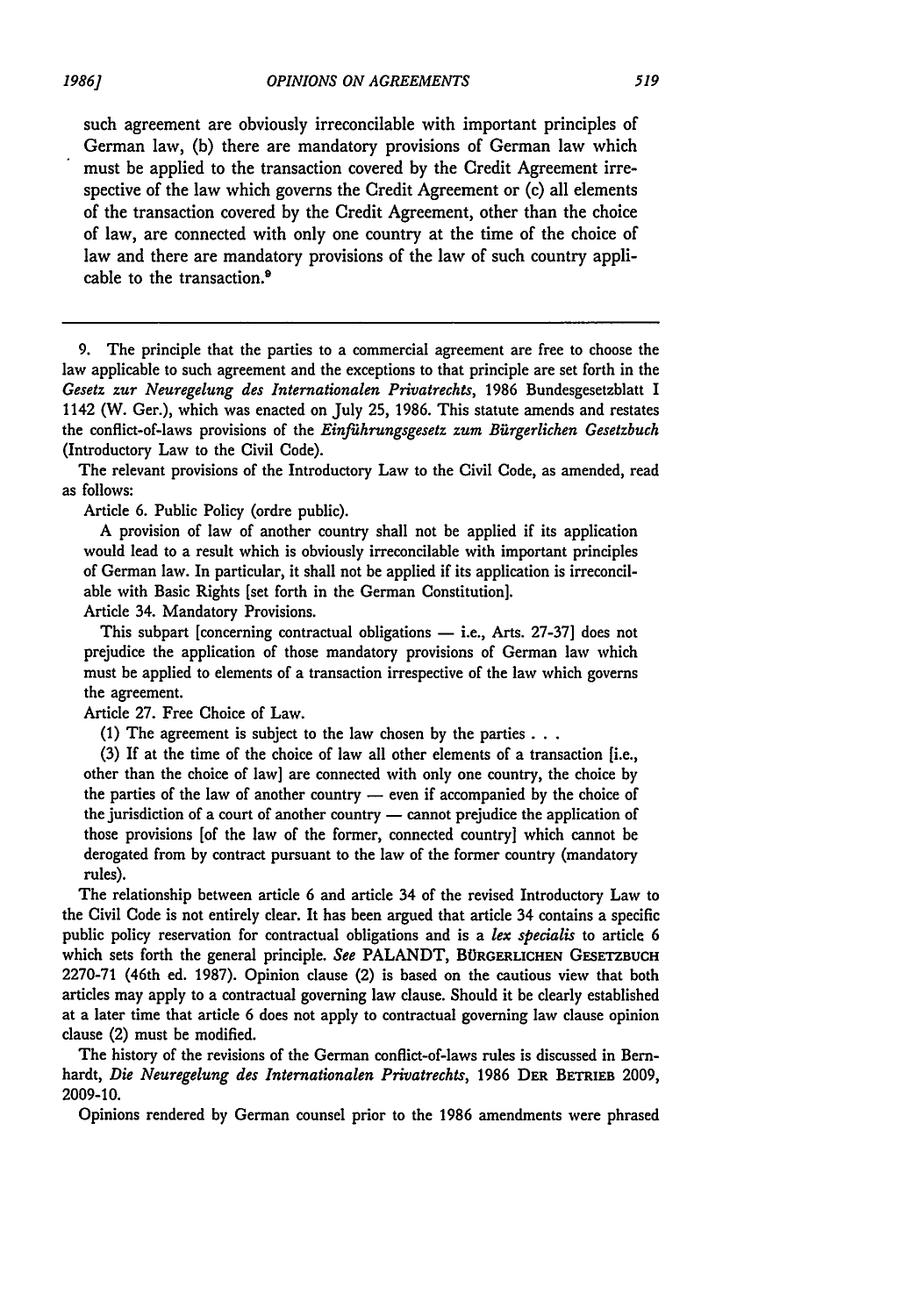Next, foreign counsel should state that the limitations mentioned in opinion clause (2) are not present in the agreement under consideration. If, again, a German lawyer was foreign counsel, the opinion would read:

**(3)** (a) None of the terms of the Credit Agreement is irreconcilable with important principles of German law, **(b)** there are no mandatory provisions of German law which must be applied to the transaction covered **by** the Credit Agreement irrespective of the law which governs the Credit Agreement and (c) the transaction covered **by** the Credit Agreement was not connected with only one country at the time of the choice of law.10

Limitations (a) and **(b)** in clause (2) are expressions of German public policy.. Limitation (c) reflects a limitation on the freedom of the parties to chose a law in the absence of a relationship between the transaction and the country the law of which was chosen. If a provision of the Credit Agreement violates German public policy, for example, an important principle of German law or a relevant rule of mandatory German law, German counsel should mention such provision and describe how the public policy limits the application of such provision. **If** the transaction is connected only with a country other than the country of the chosen law, German counsel should point out this fact. If this country is Germany, German counsel should mention the mandatory provisions of German law applicable to the transaction covered **by** the Credit Agreement. If this country is a country other than Germany, German counsel is probably not in a position to mention the mandatory provisions of the law of such country because he does not know them. United States coun-

**(3)** None of the terms of the Credit Agreement violates German public policy or the purpose of a German statute reflecting such public policy.

This opinion was based on Article **30** of the Introductory Law to the Civil Code *(Einfilhrungsgesetz zum Bfirgerlichen Gesetzbuch),* which provided that: "[Non-applicable Foreign Law; "ordre public"]. The application of a foreign law is precluded if such application would violate the public policy *("gute Sitten")* or the purpose of a German statute *("Zweck eines deutschen Gesetzes")."*

**10. If** the opinion is issued at the time of execution and delivery of the Credit Agreement, subclause (3)(c) might read: "(c) the transaction covered **by** the Credit Agreement is not connected to only one country."

somewhat simpler, as follows:

**<sup>(1)</sup>** The governing law clause, subjecting the Credit Agreement to New York law, is valid under German law.

<sup>(2)</sup> Under German law, New York law will be applied to an agreement, such as the Credit Agreement, which under German law has been validly subjected to New York law, except to the extent that any of the terms of such agreement or any of the provisions of New York law applicable to such agreement violate German public policy or the purpose of a German statute reflecting such public policy.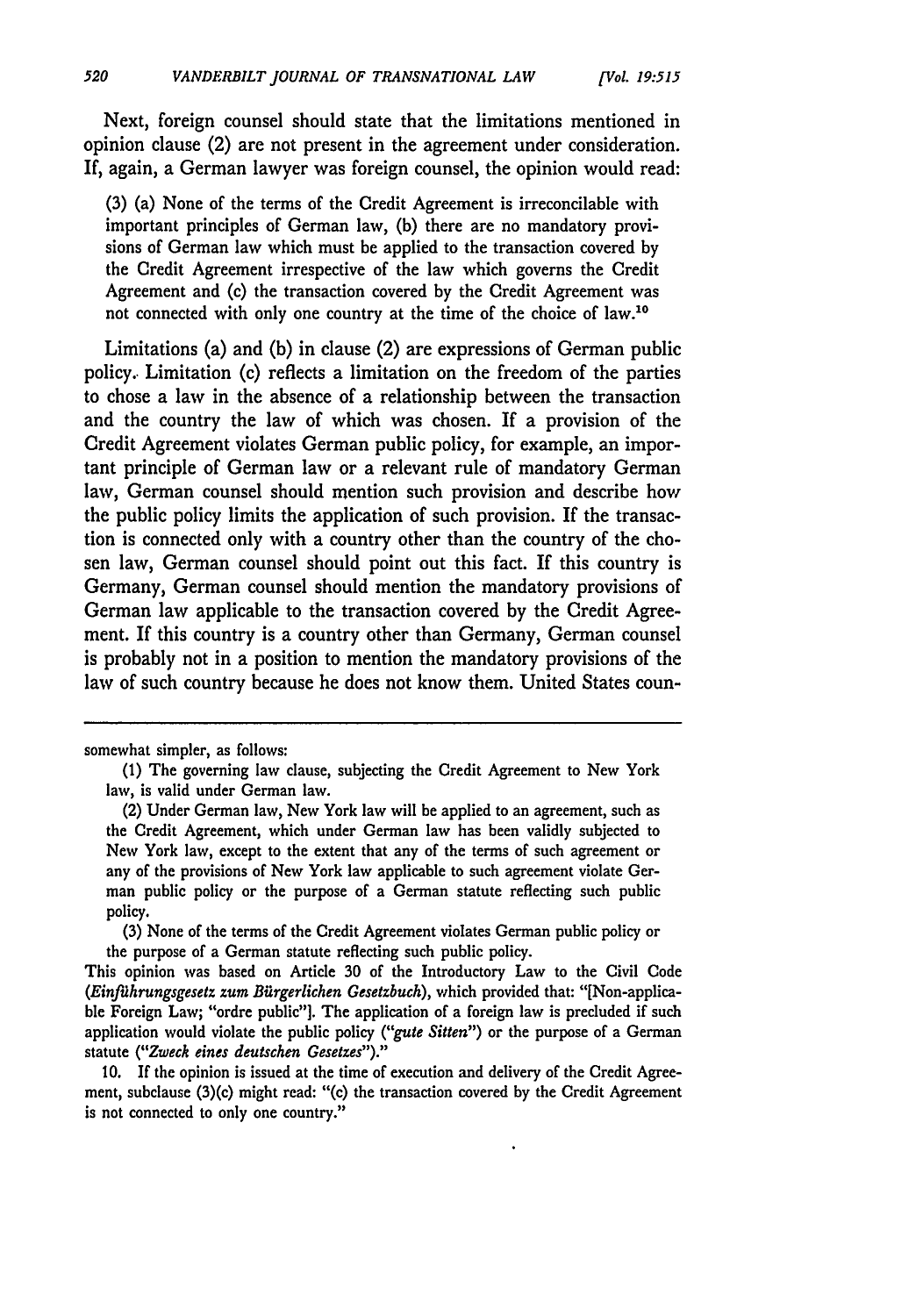sel must then consider whether an opinion from a lawyer admitted in such country should be obtained.

In many countries other than Germany, the limitations to the application of a validly chosen foreign law are less complicated. Under the laws of such countries the effect of a generally valid governing law clause is limited only **by** the "public policy", "international public policy" or "public policy or good morals" of the respective country. Clauses (2) and **(3)** in opinions rendered under the law of such countries read as follows:

(2) Under [country X] law, New York law will be applied to an agreement, such as the Credit Agreement, which under [country **X]** law has been validly subjected to New York law, except to the extent that any of the terms of such agreement or any of the provisions of New York law applicable to such agreement violate [country X] [public policy] [international public policy] [public policy or good morals].(3) None of the terms of the Credit Agreement violates [country X] [public policy] [international public policy] [public'policy or good morals].

This article refers in several places to "the public policy or similar principles of the foreign law of the foreign counsel's country" to indicate the substance of such limitations.<sup>11</sup>

The above opinion leaves one obvious gap: the opinion does not address the issue of whether there are any provisions of New York law which are not reflected in the provisions of the Agreement that are irreconcilable with important principles of German law or contrary to mandatory provisions of German law which must be applied to the transaction covered **by** the Credit Agreement irrespective of the law which governs the Credit Agreement. **By** subjecting an agreement to New York law, certain provisions of New York law will be applicable to the agreement because New York law is incorporated into the agreement **by** virtue of the governing law clause. This incorporation holds for mandatory rules as well as for dispositive rules of New York law. **A** court in foreign counsel's country will, therefore, have to determine, in accordance with its own conflict-of-laws rules, whether it will apply the relevant provisions of New York law in accordance with the governing law clause. In the hypothetical example, a German court will have to determine whether any rule of New York law incorporated into the Credit Agreement is irreconcilable with important principles of German law or contrary to mandatory provisions of German law which must be applied to the transaction covered **by** the Credit Agreement irrespective

**<sup>11.</sup>** *See Response to U.S. Opinion Requests, supra* note **\*,** at **90-92.**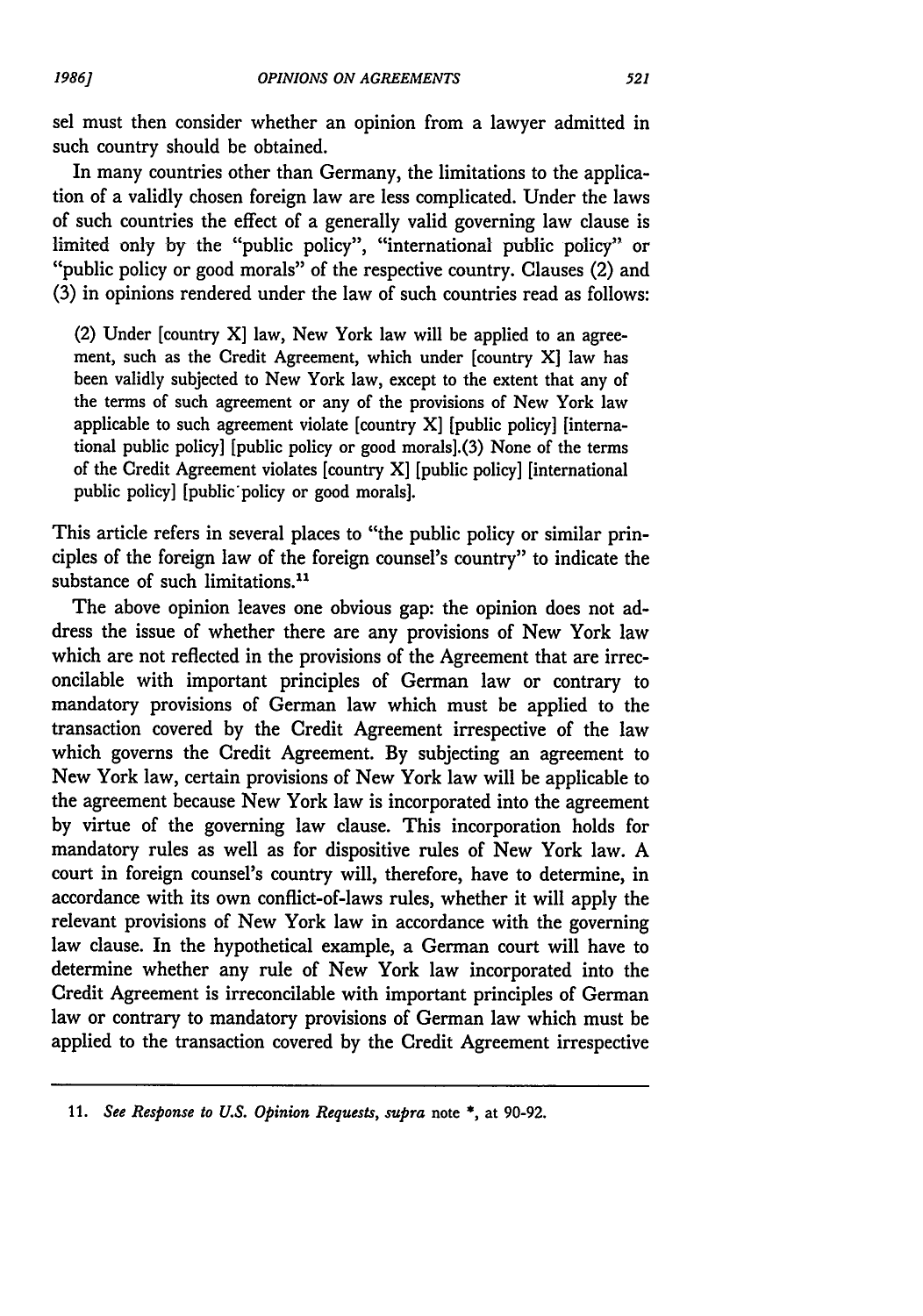522

of the law which governs the Credit Agreement.<sup>12</sup> If a court in the foreign counsel's country rejects a rule of New York law because that rule is irreconcilable with important principles of German law or contrary to mandatory provisions of German law which must be applied to the transaction covered by the Credit Agreement irrespective of the law which governs the Credit Agreement, the rejection limits the effectiveness of the governing law clause, with the result that the foreign court will construe the Credit Agreement differently than a court sitting in New York.

To assure the recipient of the opinion that such a gap does not exist when the courts of the foreign counsel's country apply the governing law to the Credit Agreement, foreign counsel would have to give an unqualified opinion as to the compatibility of the governing law applicable to the Agreement with the public policy or similar principles of the foreign law. But foreign counsel will probably not give such an opinion because this opinion requires a knowledge of all rules of the governing law which may apply to the Agreement. In fact, the hypothetical foreign counsel would have to be both a New York and a German lawyer.<sup>13</sup> If foreign counsel is very familiar with the loan transactions governed by New York law, he may be willing to opine that he is not aware of any rule of New York law applicable to the Agreement which violates the public policy or similar principles of the foreign law of the foreign counsel's country.

There is no way to close completely that gap in the opinion puzzle.<sup>14</sup> To be sure, the practical implications of the problem are small. However, it ought to be clear, even if not expressly stated, that the opinion which foreign counsel gives with respect to the validity and enforceability of an agreement under foreign law is limited to an opinion on the valid-

<sup>12.</sup> *See* Articles **6** and 34 of the Introductory Law to the German Civil Code, as amended, *supra* note 9.

<sup>13.</sup> Since the opinion gap becomes apparent from a reading of opinion clauses (2) and (3), it is not necessary for foreign counsel to expressly qualify his opinion by stating that he does not express an opinion on whether any provision of the stipulated law applicable to the agreement violates a public policy or similar principle of the foreign law (of foreign counsel's country).

<sup>14.</sup> In some instances it may be possible for foreign counsel to obtain an opinion from New York counsel stating foreseeably important rules of the chosen New York law which apply to the agreement in question and which could  $-$  in New York counsel's  $view -$  violate the public policy or similar principles of foreign law because of their impact on the rights and duties of the parties to the agreement in question. Foreign counsel can then opine, based on the New York opinion, whether these rules in fact violate the public policy of his foreign law. *Cf Controlling Choice of Law, supra* note 3, at 67 (similar advice to N.Y. counsel, if foreign law governs).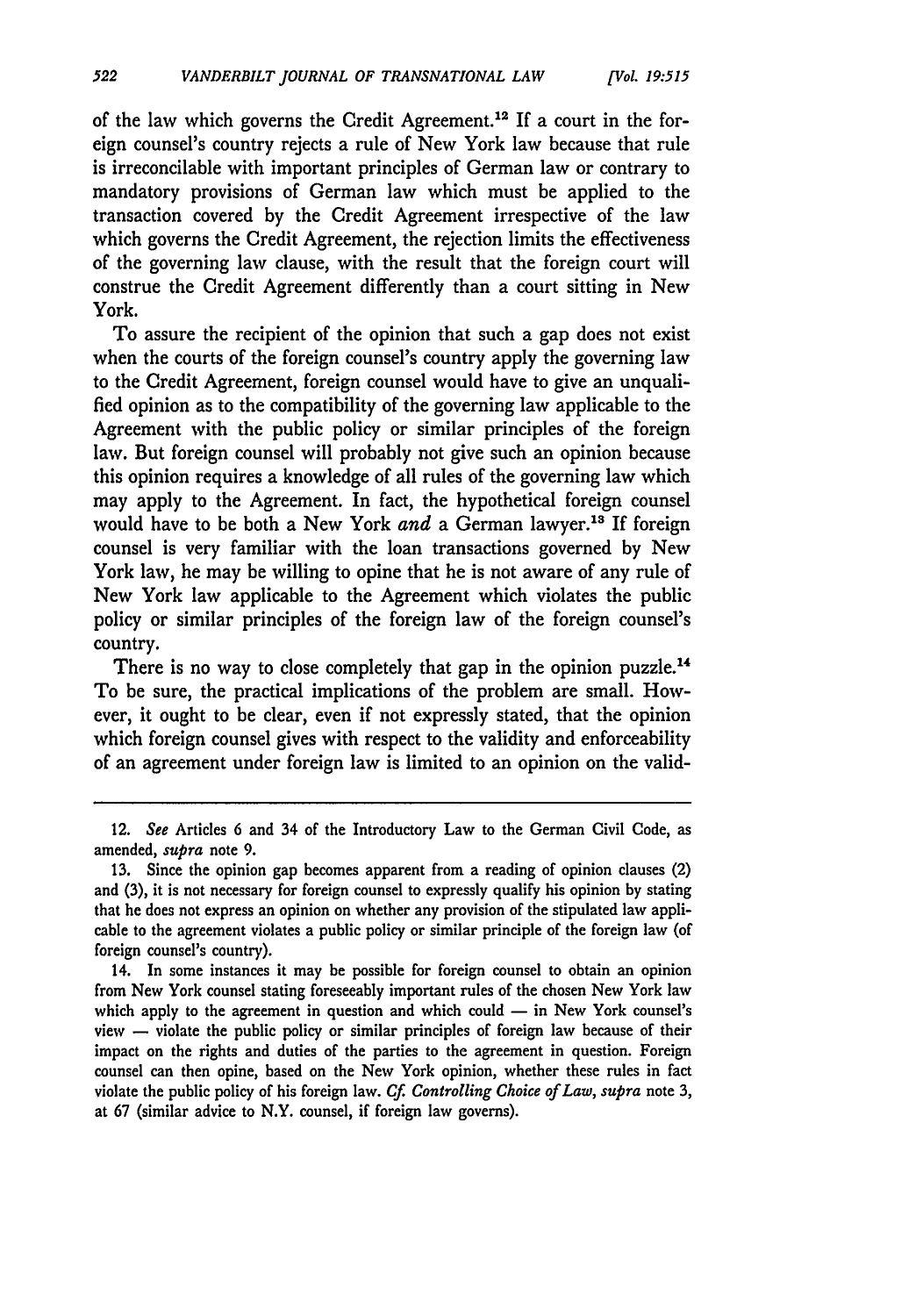ity and enforceability of the agreement as its terms appear on its face, that is, without reference to the general body of law incorporated into the agreement by the governing law clause. This is another reason why international agreements should be detailed and complete.

There is a second gap. The opinion that the terms of the Credit Agreement do not violate a public policy or similar principle of the foreign law requires an understanding of the terms of the Credit Agreement. An agreement can only be fully understood if read with a knowledge of the governing law because the governing law determines the meaning of the provisions of the agreement. Foreign counsel, however, does not know the governing law. In the case of opinions rendered in interstate transactions involving sister states of the United States, it has been suggested that counsel from one state should assume that the agreement is governed by his law rather than by the governing sister state law. This approach may not bring to light violations of the public policy of the opining lawyer's state, but it may still have some merit where sister states of the United States with substantially similar legal systems are involved. This approach makes no sense, however, where foreign countries are involved. Because of the difference in law and contract practice it would be ludicrous to suggest to a lawyer from a civil-law country or even from a non-United States common-law jurisdiction to read a New York law agreement as if it were governed by his law. All one can reasonably expect from a foreign counsel rendering an opinion on an agreement governed by the law of a state of the United States is that he is familiar with the English language and United States legal terminology and that he is experienced in international transactions of the type reflected in the agreement. Foreign counsel's opinion that the agreement does not violate a public policy or similar principles of foreign law is based on a reading of the agreement with this background.<sup>11</sup>

For a better understanding, let us assume, that the situation is the other way around, namely the Credit Agreement is subject to German law and the lender asks a New York lawyer to render an opinion as foreign counsel. Clauses (1), (2) and (3) of the opinion would then read:

(1) The governing law clause, subjecting the Credit Agreement to German law, is valid under New York law.

(2) Under New York law, German law will be applied to an agreement, such as the Credit Agreement, which under New York law has been val-

**<sup>15.</sup>** The same issue arises in connection with the customarily requested opinion that the execution, delivery and performance of an agreement does not require any governmental approvals and does not violate any contractual obligations or the charter and bylaws or similar documents of a party thereto.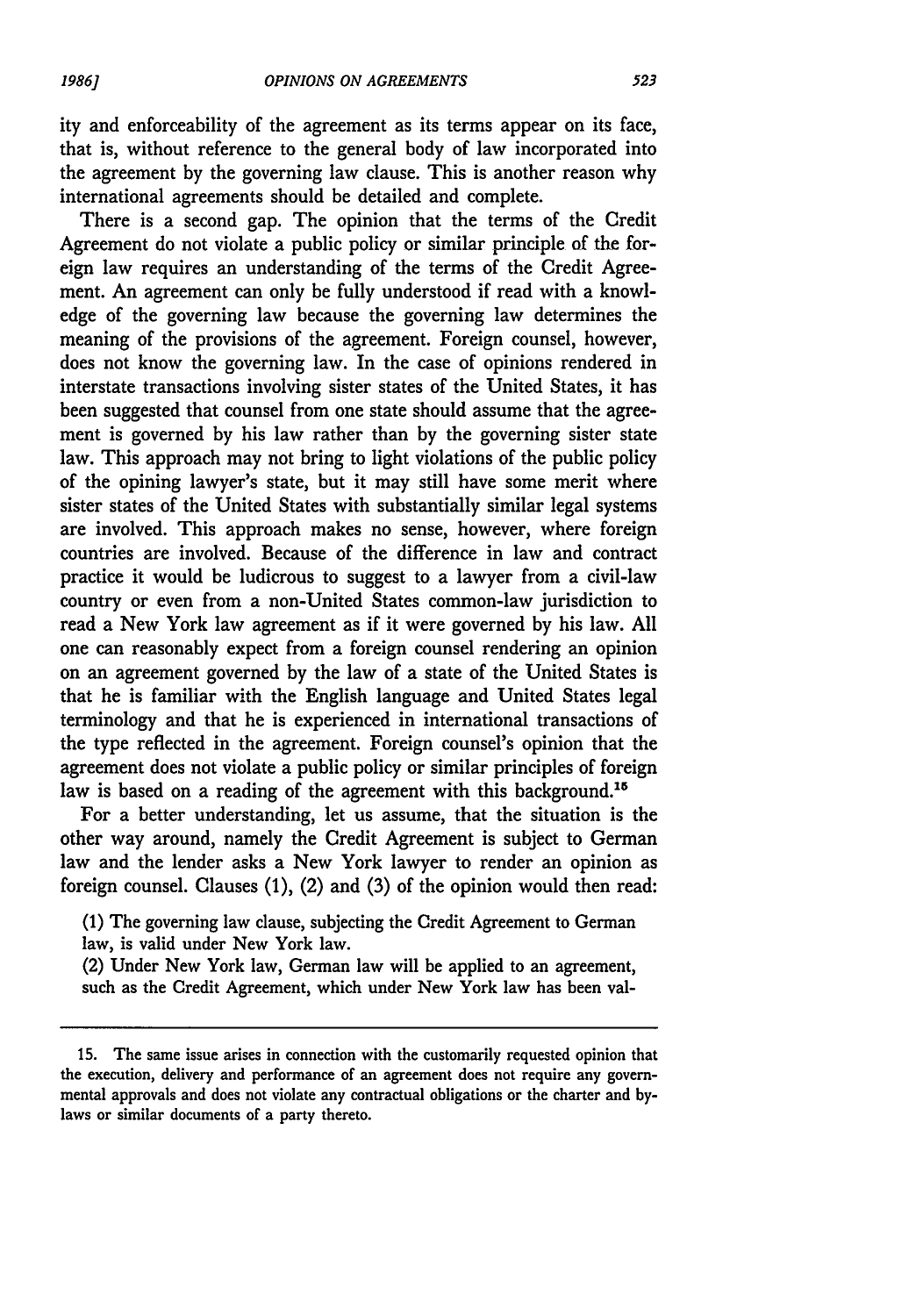idly subjected to German law, except to the extent that any of the terms of such agreement or any of the provisions of German law applicable to such agreement violate an important public policy of New York.

*[Vol 19.515*

(3) None of the terms of the Credit Agreement violates an important public policy of New York.

One gap which is left uncovered **by** this opinion relates to the provisions of German law applicable to the Credit Agreement which are not reflected in the Credit Agreement. **A** New York lawyer will not be in a position to opine that none of these provisions of German law violates an important public policy of New York. The other gap relates to the New York lawyer's ability to fully understand the implications of the German law Credit Agreement when determining whether any term of the Agreement violates an important public policy of New York.

## *B. Opinion on Enforcement and Remedies*

**If** foreign counsel gives the opinions suggested above, the recipient of the opinions knows that a foreign court will apply New York law to the agreement. If foreign counsel makes exceptions with respect to certain provisions of the Credit Agreement or of the governing law, the recipient knows that there are certain limits to the application of the governing law to the Credit Agreement **by** a court of the foreign country. The recipient does not receive assurance, however, that there will be *remedies* available in the foreign country. He will miss the express and positive statement that the agreement is *enforceable* in the foreign courts.

"Enforceability" of an agreement means that remedies will be available to a party to such agreement if certain requirements are met. "Availability of remedies" means for the United States lawyer the following:

**[1]f** there is a default in performance of an obligation **(1)** if a failure to pay or other damage can be shown and (2) if the defaulting party can **be** brought into a court which will hear the case and apply the governing law, then, subject to the availability of defenses and the exceptions stated in the opinion [presumably the bankruptcy and equitable remedies exceptions],<sup>16</sup> the court will provide a money damage (or perhaps injunctive or

**<sup>16.</sup>** The terms "bankruptcy exception" and "equitable principles limitation" are used in this article as shorthand descriptions for qualifications of the remedies opinion.

The bankruptcy exception contains the warning that a court might refuse to give some remedy because of "bankruptcy, insolvency or other similar laws affecting the enforcement of creditors' rights in general." Special Committee on Legal Opinions in Commercial Transactions, New York County Lawyers' Association, in Co-operation with Corporation Law Committee, The Association of the Bar of the City of New York, and Corporation Law Committee of the Banking, Corporation and Business Law Section,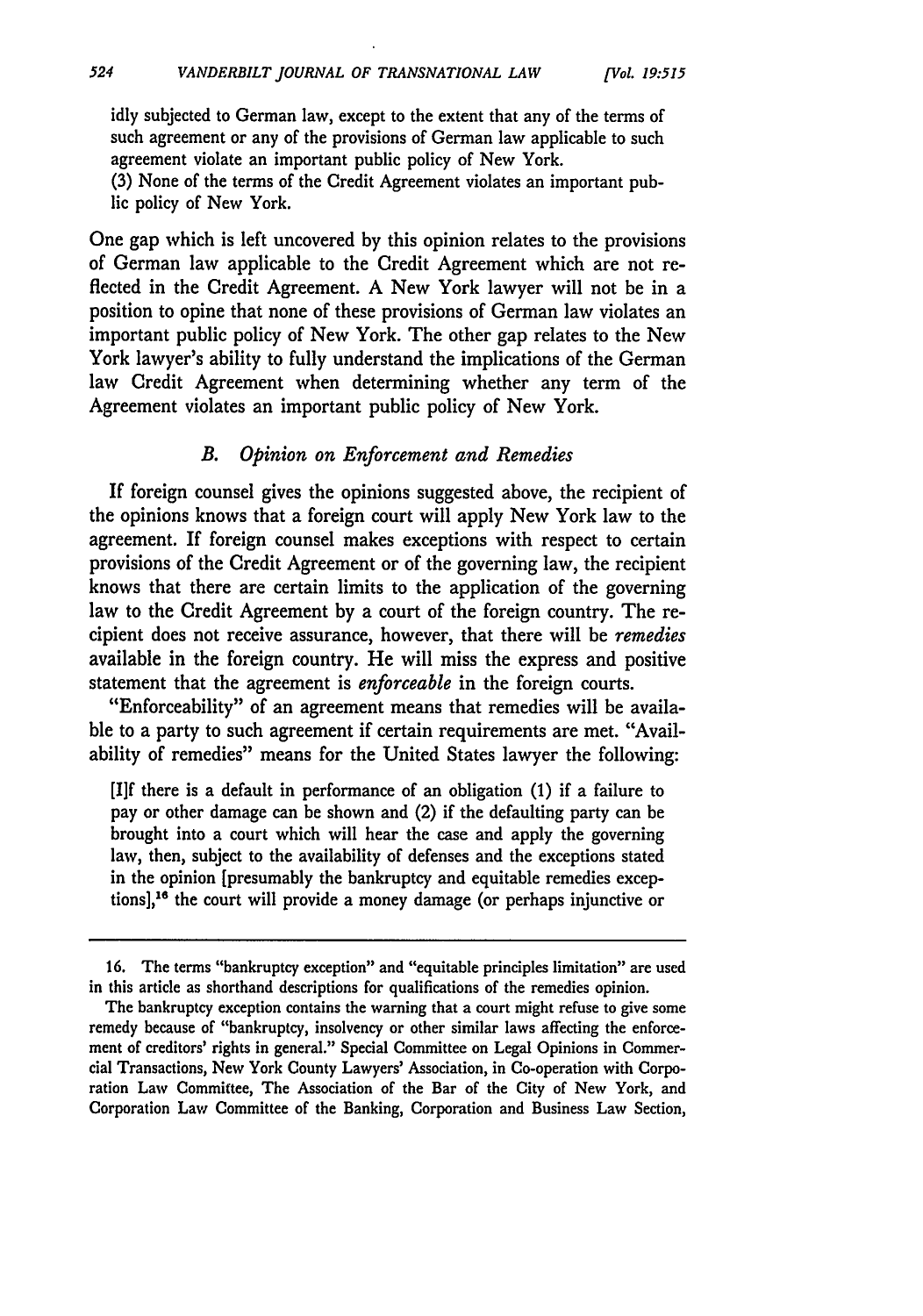#### specific performance) remedy.<sup>17</sup>

According to the Tribar Report,<sup>18</sup> this statement about enforceability is contained in three phrases which have the same meaning: the agreement is *legal, valid and binding,* the agreement is *legal, valid, binding and enforceable* and the agreement is *legal, valid, binding and enforceable in accordance with its terms.* Another view, however, holds that "enforceable in accordance with its terms" means that the court will hear arguments for specific performance or injunctive relief and that the deletion of the words "in accordance with its terms" indicates that only money damages are available.<sup>19</sup>

Foreign counsel could properly ask why he should give an opinion as to enforceability under foreign law (whether that opinion is included in the word "binding" or in the word "enforceable" or in the words "enforceable according to its terms") if the meaning of that opinion is not even clear to the United States recipient. In addition, the above quoted interpretation of the opinion as to enforceability enumerates various assumptions which are not reflected in the language of the enforceability opinion. A refusal by foreign counsel to give any enforceability opinion would not be very helpful; the opinion-giving process is not an adversarial process, it is a process of cooperation between principal counsel and foreign counsel. The United States lawyer with his less abstract, more result-oriented way of thinking, with his procedural approach to the law, will insist on some assurance as to enforceability. What can foreign counsel offer? Foreign counsel, in our German example, could say:

(4) Assuming that the Credit Agreement is legal, valid, binding and enforceable under New York law,20 the Credit Agreement is enforceable in

19. *See id.* at 1916.

New York State Bar Association, *Legal Opinions to Third Parties; An Easier Path,* 34 Bus. LAW. 1891, 1917 (1979) [hereinafter *Tribar Report]; see also An Addendum* **-** *Legal Opinions to Third Parties: An Easier Path,* 36 Bus. LAw. 429 (1981) [hereinafter *Addendum].* The equitable principles limitation makes the opinion recipient aware of the fact that the enforceability of the obligations under the agreement is subject to general principles of equity (regardless of whether such enforceability is considered in a proceeding in equity or at law). This means that courts might apply a "test of reasonableness **...** in some situations to dilute the effect of the literal language of an obligation." In aggravated situations it seems likely that the courts will act to provide some relief to the obligor. *Tribar Report, supra* note 16, at 1918.

<sup>17.</sup> *Tribar Report, supra* note 16, at 1914.

<sup>18.</sup> *See id.* at 1915-16.

<sup>20.</sup> In lieu of the assumption, foreign counsel could rely on an opinion of New York counsel that the agreement is legal, valid, binding and enforceable under New York law.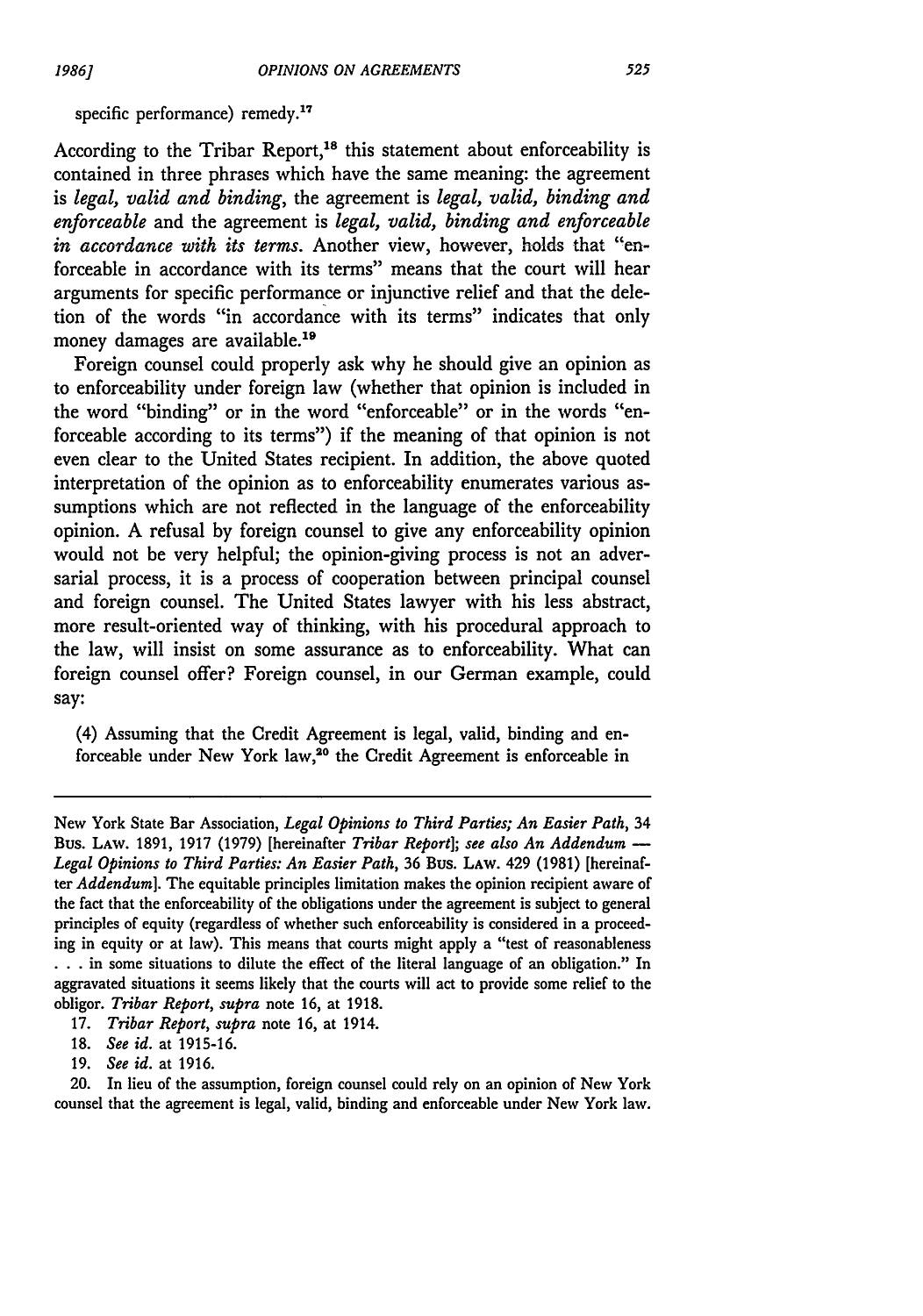accordance with its terms, the rules of the German law of civil procedure and, subject to the opinions set forth in clauses (1) through (3), the applicable provisions of the chosen law of New York, except that the enforceability of the Credit Agreement may be limited by bankruptcy, insolvency, reorganization, moratorium or similar laws affecting the enforceability of creditors' rights generally.

This statement is more helpful and precise than the abstract statement that the agreement "is enforceable." However, foreign counsel might still be troubled by the dispute as to the meaning of the word "enforceable." Should he not enlarge his opinion and say exactly what the Tribar Report thinks he is saying? The enlarged statement would read:

(4) In the event that a party to the Credit Agreement breaches the Credit Agreement, and if (i) the other party suffers damages because of such breach, (ii) the breaching party can be subjected to the jurisdiction of a German court which will hear the case, and (iii) the Credit Agreement is legal, valid, binding and enforceable under New York law, then, subject to the availability of defenses, such court will provide some remedy to the injured party in accordance with the terms of the Credit Agreement, the rules of the German law of civil procedure and, subject to the opinions set forth in clauses (1) through (3), the applicable provisions of the chosen law of New York, except that the enforceability of the Credit Agreement may be limited by bankruptcy, insolvency, reorganization, moratorium or similar laws affecting the enforceability of creditors' rights generally.

Foreign counsel need make no qualification in the opinion with respect to equitable principles or the principles of fairness and good faith. If these principles under foreign law are embodied in procedural rules, the above opinion language covers them. If these principles are substantive rules of the foreign law, the foreign court generally would not apply them because, in the opinion of foreign counsel, the agreement contains a valid governing law clause. A court would apply such equitable rules of substantive law only to the extent they reflect a public policy or similar principle of law and thereby limit the application of the chosen law to the Credit Agreement. In the latter case, foreign counsel would probably have made an exception in clause (3) of the proposed opinion (if such limitation relates to a provision of the Credit Agreement or a rule of the applicable governing law of which foreign counsel is aware).

The proposal for a reformulation of the legal opinions of foreign counsel is radical in form but conservative in substance. The proposed opinion says in plain, deciphered language what the highly stylized words of the typical United States opinion intend to say. If a foreign counsel responds to a United States opinion request with the proposed opinion, an inexperienced United States counsel might insist on the time-honored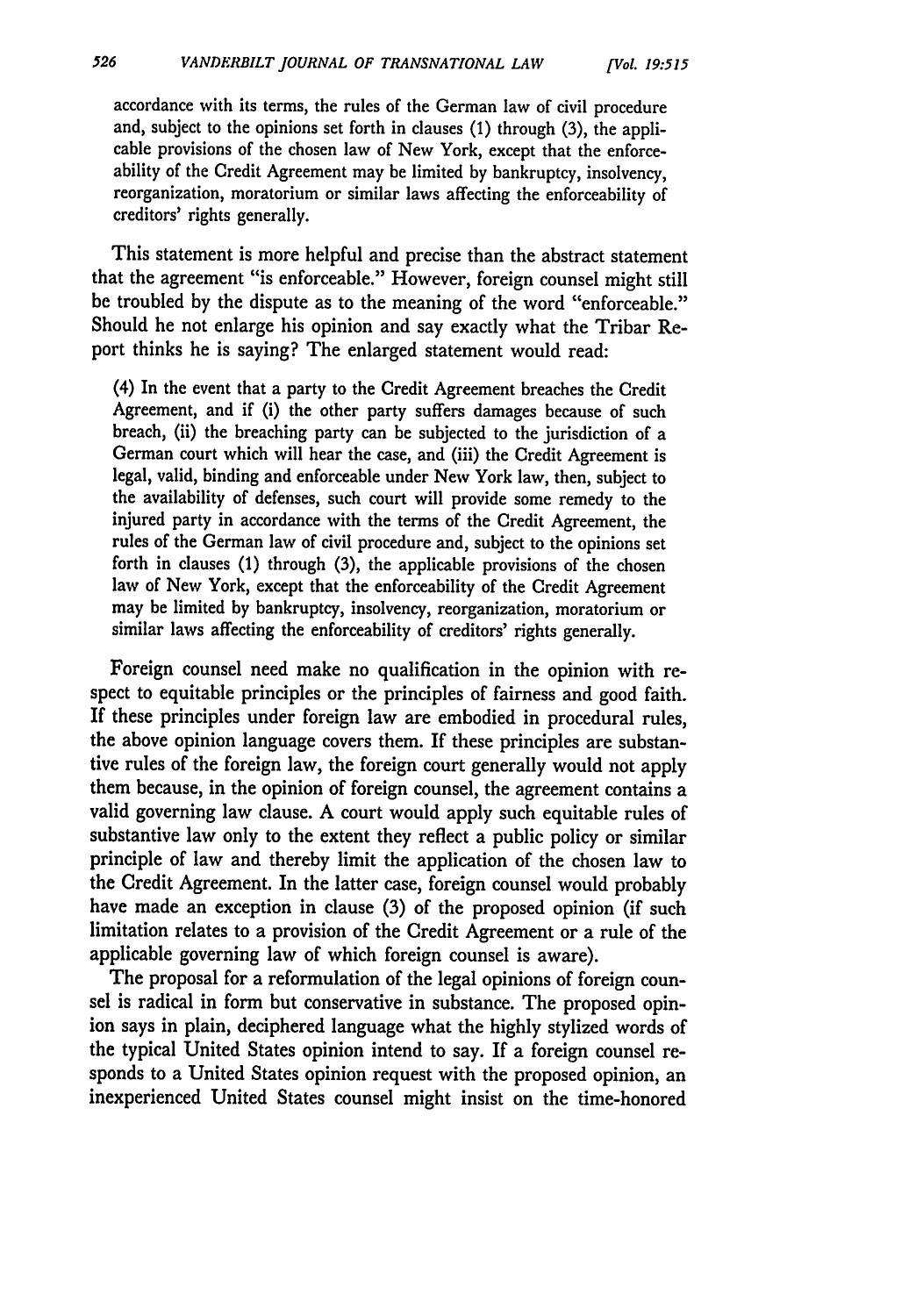"legal, valid, binding and enforceable" language. If foreign counsel then asks: "What do the words which you request mean?" United States counsel will either not know the answer or give the same interpretation given in this article. If United States counsel has a different understanding, for example, as to the meaning of the word "enforceable," foreign counsel and United States counsel can deal with this understanding in an open and rational way.

## *C. Opinion as to the Availability of a Forum*

Opinions do not usually speak expressly about the availability of a forum. If an agreement governed by New York law contains an exclusive or nonexclusive jurisdiction clause providing for jurisdiction in New York, the "legal, valid and binding" opinion given by New York counsel covers the validity of that clause under New York law.<sup>21</sup> A separate opinion by foreign counsel as to the availability of jurisdiction over the borrower in the borrower's country might be appropriate because the chosen New York law probably does not govern the issue of jurisdiction in the borrower's country but, rather, the *lex fori* of the borrower's country does.<sup>22</sup> It would be appropriate for foreign counsel, in our example, German counsel, to give an opinion as follows:

The [named German] court has jurisdiction over the borrower in an action by the lender arising under the Credit Agreement.

This opinion would be based on general German principles of jurisdiction or on a contractual submission by the borrower to jurisdiction in Germany.

If the agreement contains a jurisdiction clause giving New York exclusive jurisdiction, the German opinion should cover the validity of such clause under the German *lex fori.* The purpose of this opinion is to ascertain whether and to what extent a German court accepts the "ouster" of its jurisdiction by virture of an exclusive jurisdiction clause. An opinion by German counsel that the Credit Agreement is legal, valid, binding and enforceable or that the governing law clause is valid would be of secondary importance in that case because a German court would never hear a case involving the Credit Agreement except under very special circumstances, such as bankruptcy of the borrower.

*1986.1*

<sup>21.</sup> *See generally* Gruson, *Controlling Site of Litigation,* in **SOVEREIGN LENDING: MANAGING LEGAL** RISK 29 (M. Gruson & R. Reisner eds. 1984) [hereinafter *Controlling Site of Litigation];* Gruson, *Forum-Selection Clauses in International and Interstate Commercial Agreements,* 1982 U. **ILL.** L. REv. 133.

<sup>22.</sup> *Cf Controlling Site of Litigation, supra* note 21, at 39-41.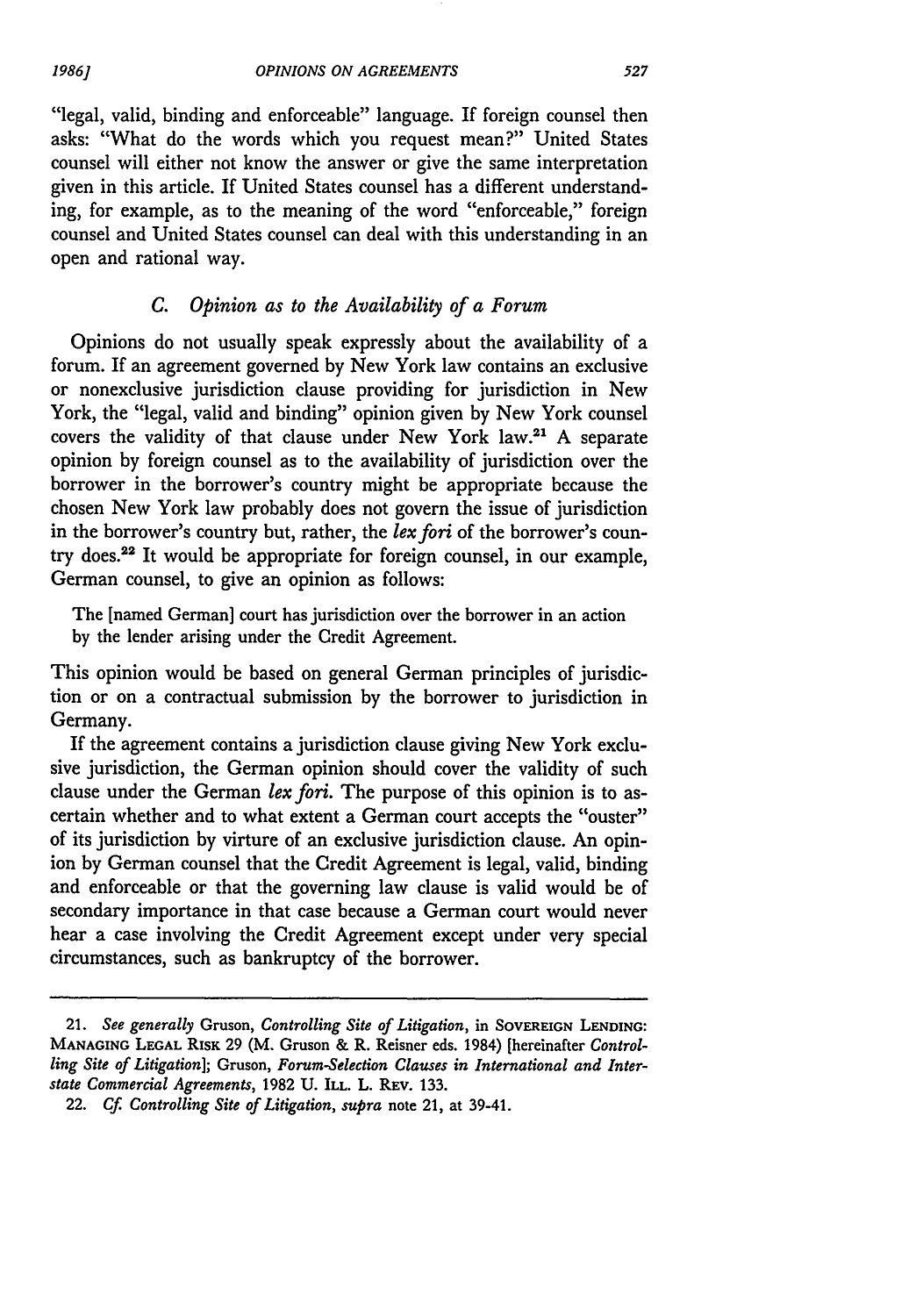## *D. Opinion on Enforcement of Judgments*

The opinion of foreign counsel that a contract subject to a law other than the foreign law is legal, valid and binding under the foreign law, does not mean that a judgment obtained in the courts of the jurisdiction chosen by the parties in the agreement would be enforceable in the borrower's country. An opinion as to the enforceability of a foreign judgment or arbitration award, although potentially of interest and value, is frequently not requested and if requested would have to be rendered expressly.

Further, an opinion as to the enforceability of a hypothetical judgment or award to be rendered in the future should be very limited and should not amount to much more than a recitation of statutes and general principles of the foreign law. If foreign counsel is a German lawyer he might say:

Any final and conclusive judgment for a definite sum of the Supreme Court of the State of New York, New York County, or of the United States District Court for the Southern District of New York rendered in a suit, action or proceeding against the borrower arising out of the Credit Agreement should be enforceable against the borrower by courts of the Federal Republic of Germany, provided that the requirements of Section 328 of the German Code of Civil Procedure are met.<sup>23</sup>

It may be possible for foreign counsel to render favorable opinions that some of the requirements to Section 328 of the German Code of Civil Procedure would be met on the date of the opinion. These opinions might address the issues of (1) whether German law would recognize the jurisdiction of the courts which will render the hypothetical judgment (in our example, the New York Supreme Court and the United States Dis-

**3.** [relevant for family law matters only];

4. if the recognition of the judgment would violate the public policy or the purpose of a German statute;

**5.** if reciprocity is not assured.

**<sup>23.</sup>** Section 328 of the German Code of Civil Procedure *(Zivilprozessordnung)* reads:

<sup>[</sup>Recognition of Foreign Judgments]

**<sup>(1)</sup>** The recognition of the judgment of a foreign court is precluded:

**<sup>1.</sup>** if the courts of the state in which the foreign court is sitting lack jurisdiction according to German law;

<sup>2.</sup> if the defendant against whom a judgment was rendered is German and he did not enter an appearance in court, and if he was not served with the summons or other court order initiating the proceedings either in the state in which the court is sitting or by way of German judicial assistance;

<sup>(2) [</sup>irrelevant].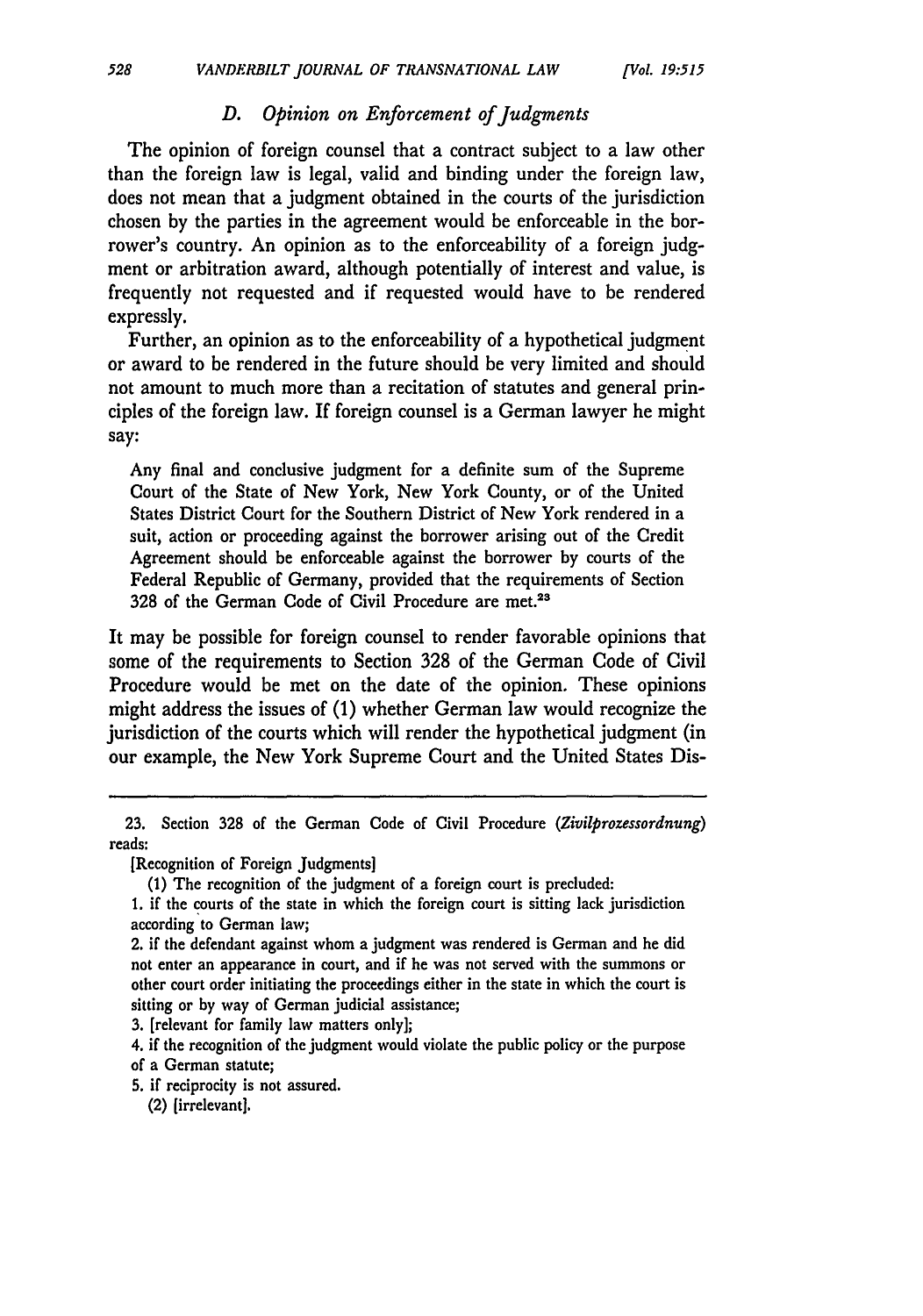trict Court for the Southern District of New York)  $-$  an issue which should not be difficult to resolve when the jurisdiction is based on a submission clause contained in the Credit Agreement  $-$  and (2) whether reciprocity exists with respect to the recognition and enforcement of judgments (in our example, between Germany and New York).<sup>24</sup>

If one reverses the roles and assumes that a New York lawyer were asked to give an opinion as to the enforceability in New York of a hypothetical German judgment for a sum of money, he might opine as follows:

**A** German judgment which is a "foreign country judgment" as defined in Section 5301(b) of New York's Civil Practice Law and Rules (the CPLR) and which is final, conclusive and enforceable in Germany is enforceable in New York in accordance with Section 5303 of the CPLR, even though an appeal therefrom is pending or it is subject to appeal, except as provided in Section 5304 of the CPLR.25

25. N.Y. CIV. **PRAC.** L. & R. §§ 5301-5304 (McKinney 1978):

§ **5301.** Definitions.

As used in this article the following definitions shall be applicable.

(b) Foreign country judgment. "Foreign country judgment" in this article means any judgment of a foreign state granting or denying recovery of a sum of money, other than a judgment for taxes, a fine or other penalty, or a judgment for support in matrimonial or family matters.

§ 5302. Applicability.

This article applies to any foreign country judgment which is final, conclusive and enforceable where rendered even though an appeal therefrom is pending or it is subject to appeal.

§ **5303.** Recognition and enforcement.

Except as provided in section 5304, a foreign country judgment meeting the requirements of section 5302 is conclusive between the parties to the extent that it grants or denies recovery of a sum of money. Such a foreign judgment is enforceable by an action on the judgment, a motion for summary judgment in lieu of complaint, or in a pending action by counterclaim, crossclaim or affirmative defense.

§ 5304. Grounds for non-recognition.

(a) No recognition. A foreign country judgment is not conclusive if:

**1.** the judgment was rendered under a system which does not provide impartial tribunals or procedures compatible with the requirement of due process of law;

2. the foreign court did not have personal jurisdiction over the defendant. (b) Other grounds for nonrecognition. A foreign country judgment need not be recognized if:

**1.** the foreign court did not have jurisdiction over the subject matter;

<sup>24.</sup> *See generally 1* R. **GEIMER** *&* R. **SCHOTZE, INTERNATIONALE URTEILS-ANERKENNUNG** 1681-747 (1984).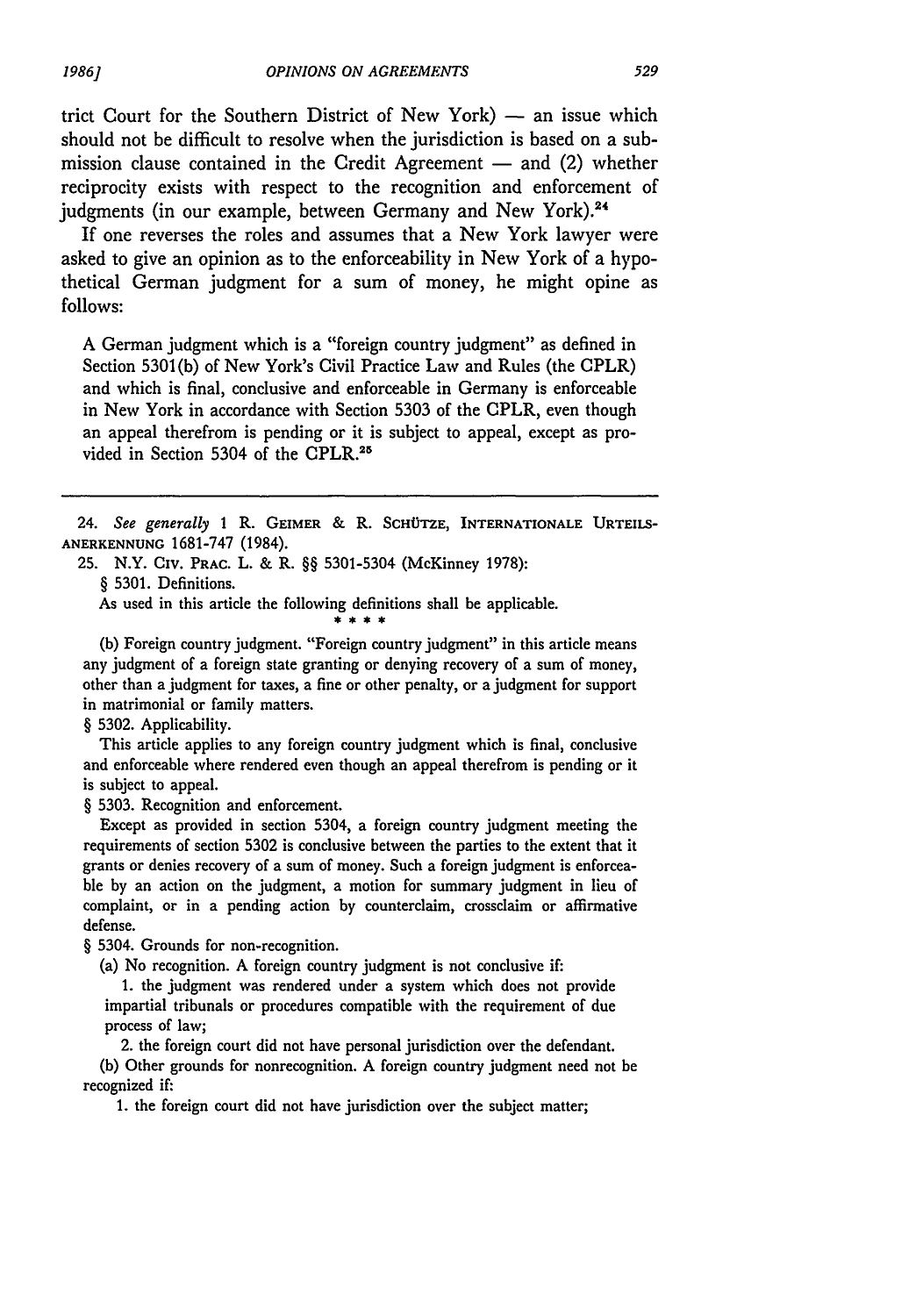#### III. **CONCLUSION**

An opinion delivered as a condition precedent to the effectiveness of an agreement serves the purpose of assuring the opinion recipient of the correctness of the legal assumptions on which he bases his decision whether or not to enter into the agreement. In case of a transborder agreement, the laws of more than one country apply to various aspects of the transaction even if the agreement contains an express governing law clause, and the opinions of lawyers from the relevant countries must, if read together, cover all important legal issues. On the other hand, each lawyer must limit his opinion to his law and with respect to issues governed by other laws either remain silent, make certain assumptions or rely on a foreign lawyer's opinion.

The United States bar has only in recent years begun to think about and question the time-honored language used by United States lawyers in their opinions.<sup>26</sup> Little thought has been given to the explanation and justification of the language customarily requested by United States lawyers from foreign counsel involved in an international transaction. Foreign counsel has usually been requested to give opinions which follow the traditional United States practice. This practice is questionable in the case of opinions rendered on agreements governed by a law other than the law of the lawyer rendering the opinion.

This article suggests that the foreign lawyer should clearly state the issues which are to **be** determined under his law and which are covered by his opinion. In particular, he should not opine that an agreement

3. the judgment was obtained by fraud;

7. in the case of jurisdiction based only on personal service, the foreign court was a seriously inconvenient forum for the trial of the action.

**<sup>2.</sup>** the defendant in the proceedings in the foreign court did not receive notice of the proceedings in sufficient time to enable him to defend;

<sup>4.</sup> the cause of action on which the judgment is based is repugnant to the public policy of this state;

<sup>5.</sup> the judgment conflicts with another final and conclusive judgment;

<sup>6.</sup> the proceeding in the foreign court was contrary to an agreement between the parties under which the dispute in question was to be settled otherwise than by proceedings in that court; or

**<sup>26.</sup>** *See, e.g.,* Babb, Barnes, Gordon & Kjellenberg, *Legal Opinions to Third Parties in Corporate Transactions,* **32** Bus. LAw. 553 (1977); Fuld, *Legal Opinions in Business Transactions* - *An Attempt to Bring Some Order out of Some Chaos,* 28 Bus. LAW. 915 (1973); Business Law Section of the State Bar of California, *Report of the Committee on Corporations Regarding Legal Opinions in Business Transactions* (1982); *Tribar Report, supra* note 16; Subcommittee on Opinion Writing of the Massachusetts Bar Association, *Omnibus Opinion for Use in Loan Transactions,* 60 MAss. L.Q. 193 (1976).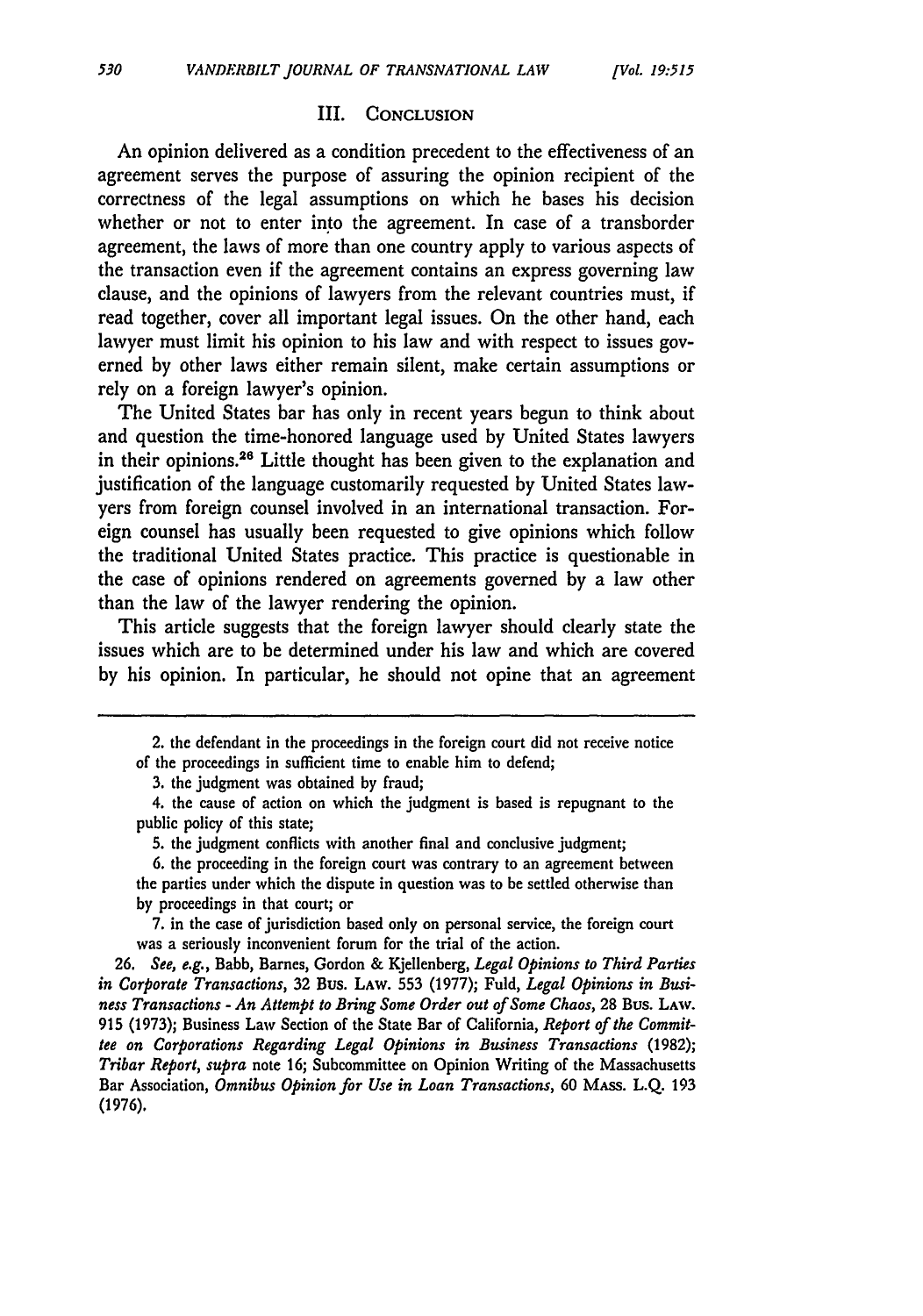which is governed by a law other than his law is "legal, valid and binding"; he should only opine that the governing law clause in the agreement is effective under his law.